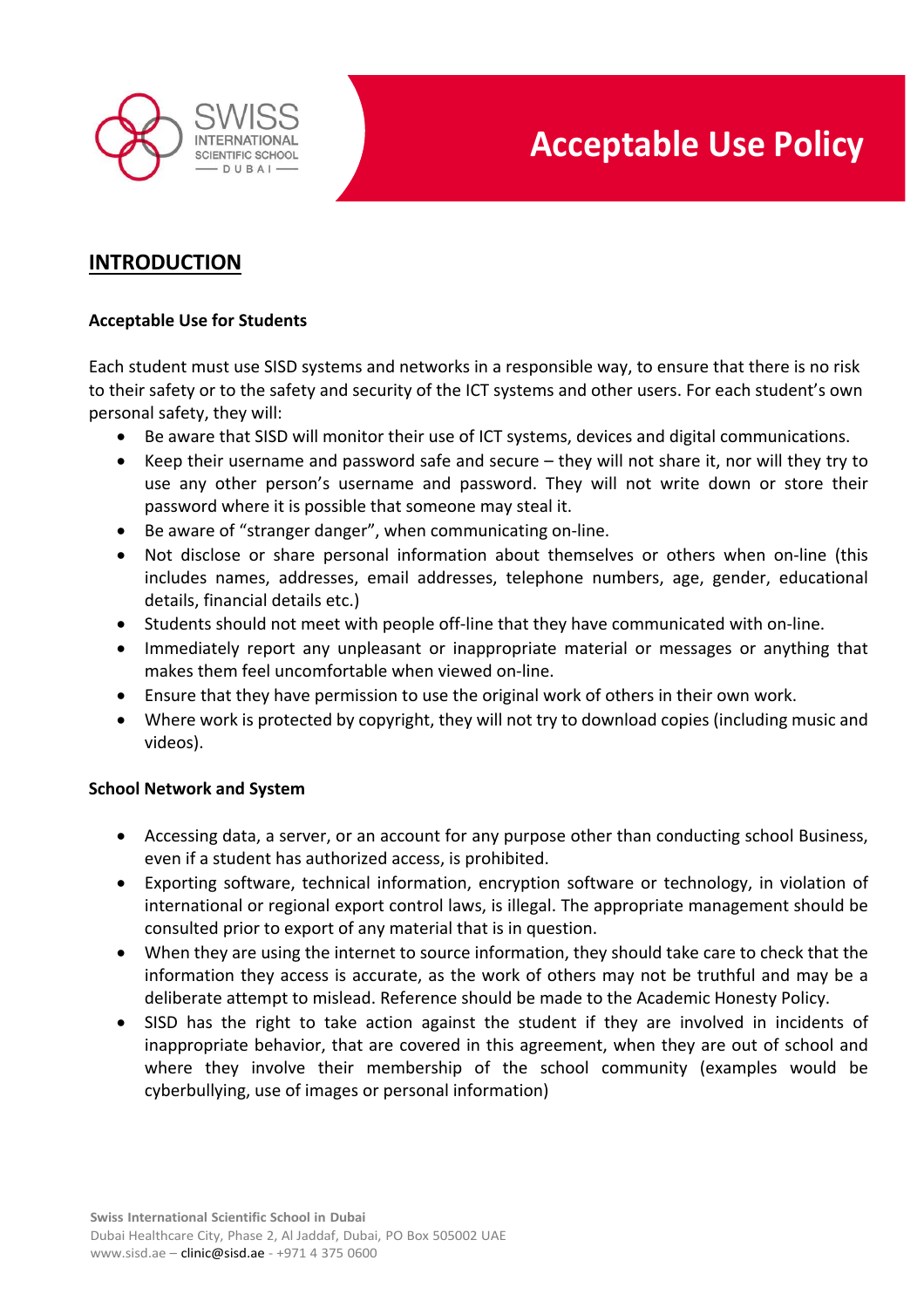

#### **Security and Personal Safety**

The school will monitor the use and impact of the AUP and BYOD policy by:

- Keeping a log of any reported incidents of inappropriate use.
- Monitoring internet use and teaching children digital citizenship.
- Generating feedback from parents and students through use of questionnaires and surveys.  $\neg$ Continue to share successful device integration practice amongst teachers.

SISD has a responsibility to maintain the security and integrity of the technology it offers its students and to ensure the smooth running and operation of SISD:

- In order to use IT the facilities of SISD a student must first be provided with their own user name by IT services. Registration to use the computer facilities implies, and is conditional upon, acceptance of this Policy.
- All individually allocated usernames and passwords are for the exclusive use of the student to whom they are allocated. Passwords protect SISD's systems from access by unauthorized people; they protect the student's work and SISD's information. The student is personally responsible and accountable for all activities carried out under their username.
- The password associated with a particular personal username must not be divulged to another person. Attempts to access, or use, any username or other data, which is not authorized to the student is prohibited.
- Students will not install or attempt to install or store programs of any type on any school device, nor will they try to alter computer settings.

#### **Equipment**

- SISD's systems and devices are primarily intended for educational use and are not to be used for personal or recreational use. For the avoidance of doubt written permission must be from a member of the teaching staff.
- Downloads or uploads that might take up internet capacity and prevent other users from being able to carry out their work are prohibited.
- Systems and devices used for on-line gaming, on-line gambling, internet shopping, file sharing, or video broadcasting are prohibited.

#### **Cyber Bullying and Social Media**

In accordance with the SISD Whole School Behaviour Policy, the use of and participation in social media outlets and/or forums should:

- Demonstrate respect for the members of the school community (including all students and personnel).
- Not breach confidentiality, defame or make threats to any person in the school community.

#### **Mobile Device Monitoring**

In accordance with the SISD Whole School Behaviour Policy, the use of mobile phones and smart watches and related communication apps (Whatsapp, Twitter, Instagram etc.) is prohibited during school hours. The behaviour policy will be applied should a student be in breach of this. This may include use of communication platforms outside of school hours.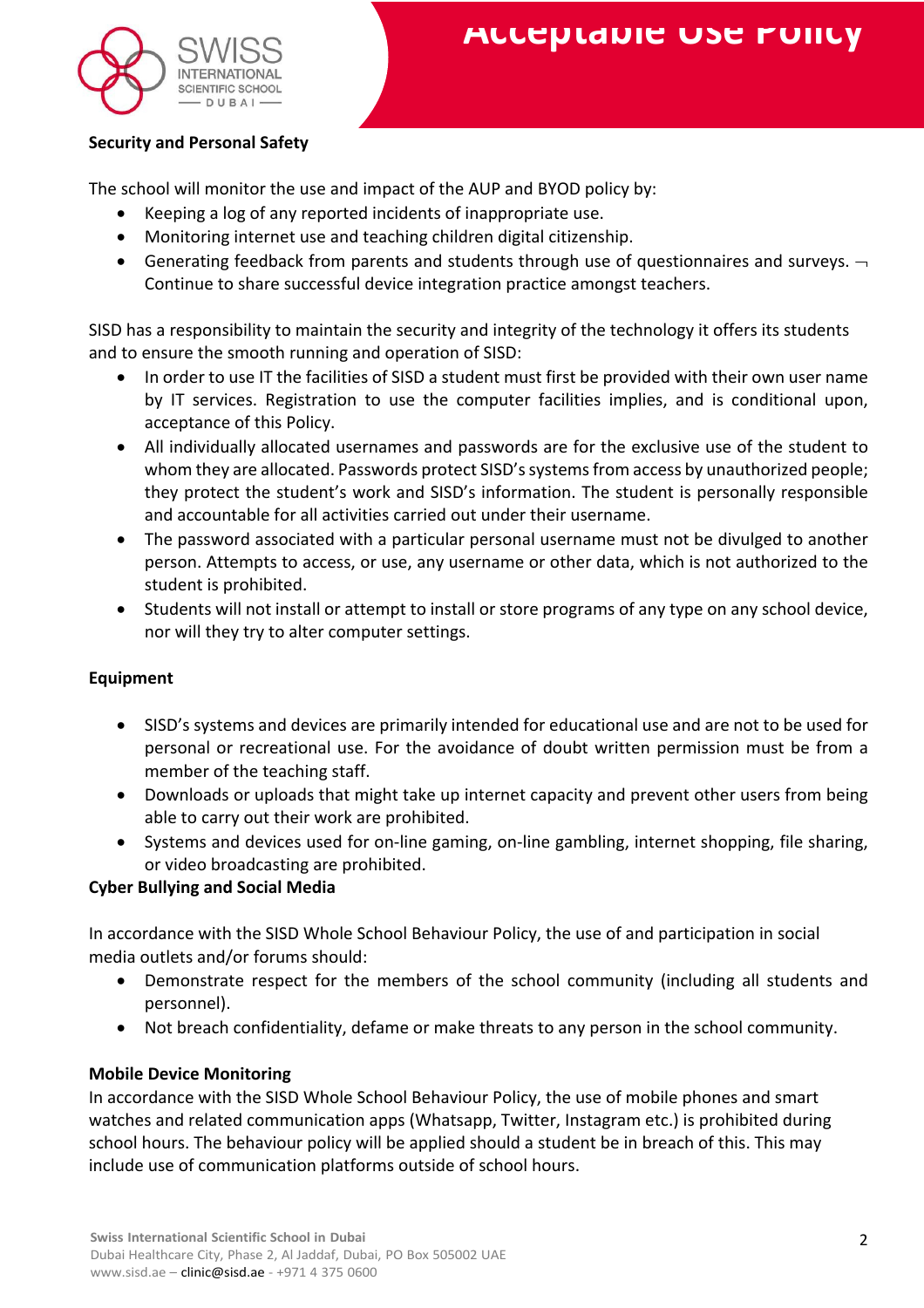

#### **Bring Your Own Device (BYOD) Policy and Agreements**

Technology is a key part of education. To be able to live, learn and work successfully in an informationrich society, everyone, including ourstudents, must be able to utilize technology effectively. It can provide our students with ubiquitous accessto information and resources, enabling them to pursue theirinterests and learning needs in a much more personalised way. This does not mean that traditional approaches to education are no longer relevant, or used at our school. Rather, we are looking to utilize the potential of technology as a tool to enhance our learning environments. Our philosophy is that technology can be used to enrich and personalise the learning experience for all of ourstudents.

With many of SISD students owning their own device (laptop, tablet, etc.) for personal use, we have recognized the need to encourage students to utilize technology in a seamless fashion for educational purposes when they are at school. Under this approach, teachers will have the option to adopt a BYOD approach in their own classroom. How and when these devices will be used will be under the direction of your child'steacher, who will consult with the Deputy Head (Academics) on effective use of technology as a learning tool.

- In PYP teachers will provide you with specific details about this, including which days of the week/periods of time they would like the students to bring their device. For students who do not own a personal device we will have access to technology resources within the school and allow for collaboration when using devices. Teachers will plan lessons where devices can be used as an additional tool forlearning.
- In PYP The choice of whether students bring a device from home will be that of the parents/guardians. Students may either bring a laptop or tablet device (guiding specifications are included in this policy); students may not bring a mobile phone for this program. Students are not encouraged to have games on these devices; the primary purpose of these devices at school is for them to act as a learning tool. Students who do not use them for this purpose may lose the right to bring their device to school for a period of time. While at school, these devices will only be kept in the classroom (which will be locked when the teacher is not present). In accordance with the school policy, students will not be allowed to take their devices with them during break times.
- In MYP and DP all students are required to have a fully charged laptop in school at all times to facilitate their learning.

When using their device students will be provided access to a filtered Internet connection that will enable them to do research and to collaborate and communicate with their peers in a safe manner. At the same time, we have measures in place to ensure that students do not misuse this system. Students and parents are requested to be aware of the expectations surrounding BYOD, which are outlined below. All students must without fail adhere to the Acceptable Use Policy.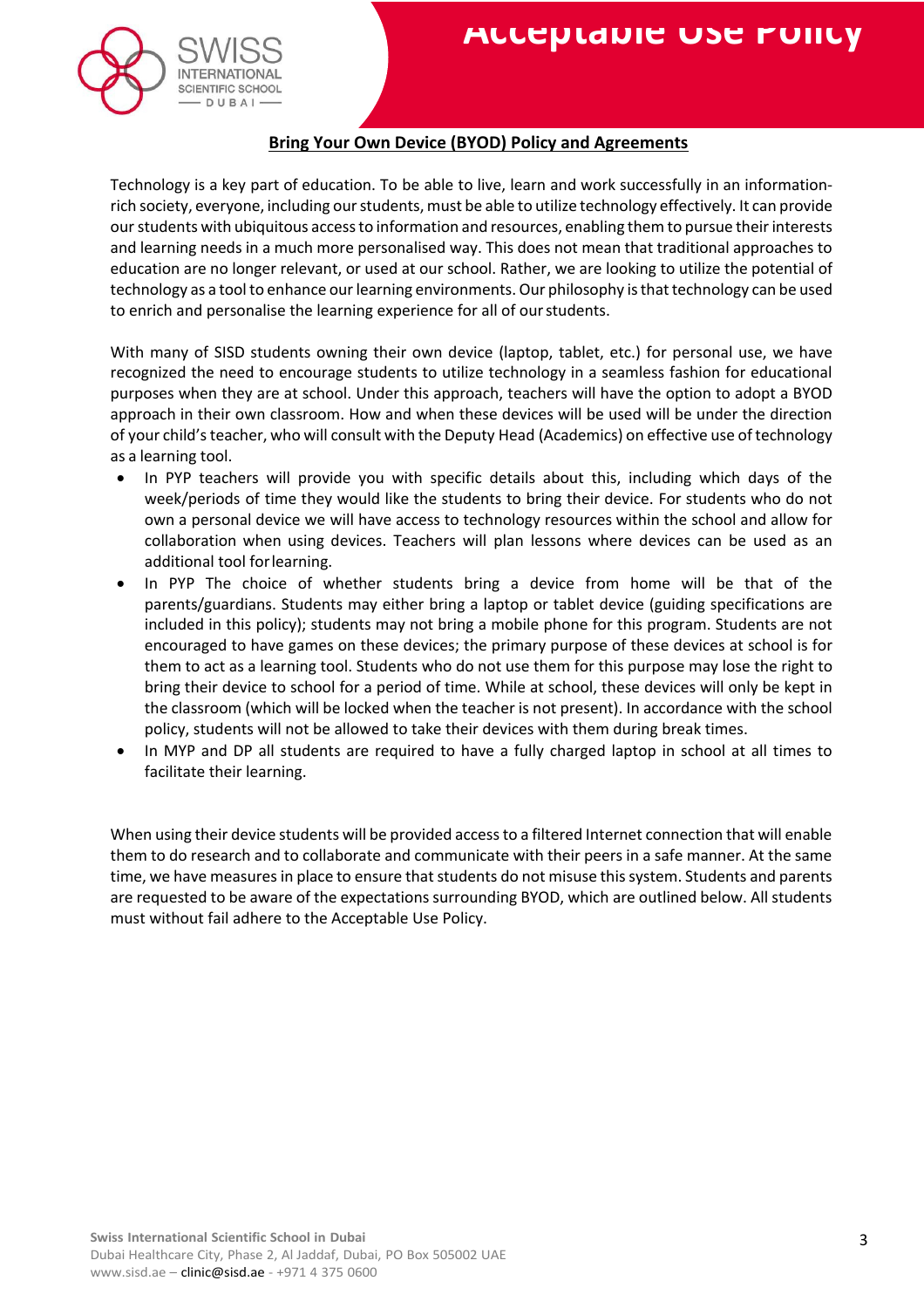

#### **Expectations:**

- 1. Students will only use the technology appropriate, and at the teachersdiscretion.
- 2. Students will only use appropriate educational applications on their device (i.e. not games and/or non-school related tasks and functions) unless they have specific staffpermission.
- 3. Students are not to call, text message, email, or electronically communicate with others from their personal device (including other students, parents, guardians, friends, and family) during the school day without permission from their teacher/s.
- 4. Students are permitted to only access the school's network through their personal devices. They are not allowed to access private networks when on campus. Students who use private networks (3G, 4G, hotspot, etc.) at school to access inappropriate information will face disciplinary action.
- 5. The student is solely responsible for any equipment that he/she brings to school. SISD is not liable for damaged, lost, or stolen equipment.
- 6. When students use technology inappropriately while on the school network, the same consequences will apply as the current IT policy apply, regardless of who owns the device.
- 7. SISD staff members (including IT staff) are unable to provide any major technical support for personal devices at school.
- 8. Students will receive guidance on use of personal devices from the classteacher.
- 9. Any lost, theft or change of ownership of device will be reported.
- 10. Students will use a pass code that is kept confidential for their own personaldevice.
- 11. Students will be mindful of the times they contact staff. I.e. Not after 6pm or at weekends.

#### **The school will monitor the use and impact of the BYOD policy by:**

- 1. Keeping a log of any reported incidents of inappropriate use.
- 2. Monitoring internet use and teaching children digital citizenship.
- 3. Generating feedback from parents and students through use of questionnaires andsurveys.
- 4. Continue to share successful device integration practice amongstteachers.

Students utilizing this opportunity to its fullest capacity within school expectations will find numerous benefits to instruction, resources, completion of assignments and personal organization. Students not following expectations for use of personal devices will face school disciplinary measures and lose the privilege to utilize personal devices in school for a period of time equal with the nature of the infraction.

#### **Guideline Tablet Specifications**

The following chart should help you in selecting and purchasing a tablet for your child to use. While there are many options, there are minimum specifications the students should have in order to effectively support your child's learning.

| Machine Type      | Tablet              |
|-------------------|---------------------|
| Screen Size       | 7 inches or greater |
| <b>RAM</b>        | 4GB or Higher       |
| <b>Hard Drive</b> | 16 GB or Higher     |
| Wireless          | 802.11g or Higher   |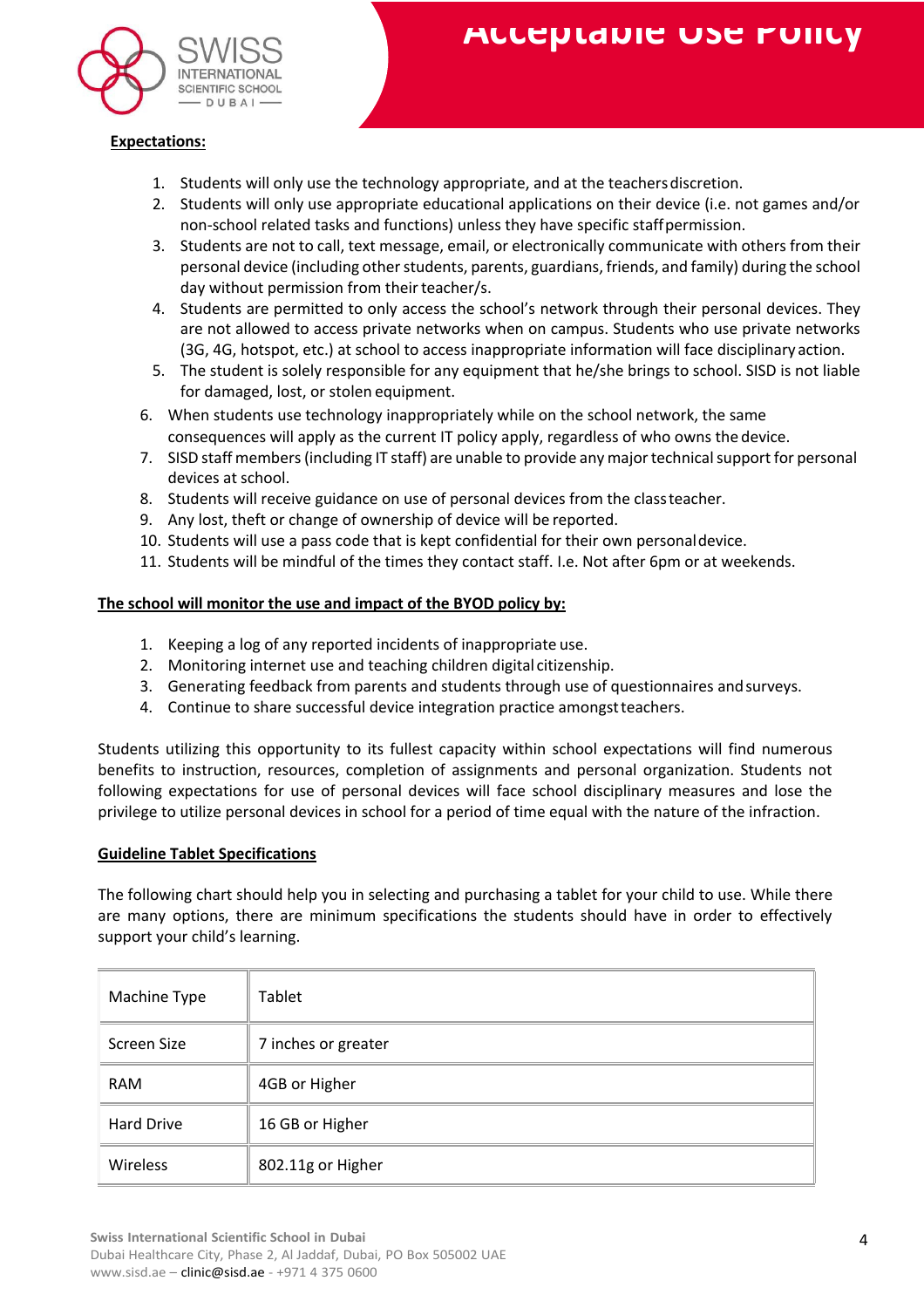



Ports **Audio in/out, In-built microphone** 

#### **Guideline Laptop Specifications**

The following chart should help you in selecting and purchasing a laptop for your child to use. While there are many options, there are minimum specifications the students should have in order to effectively support your child's learning.

| Machine Type | Laptop            |
|--------------|-------------------|
| Platform     | Windows/Mac       |
| Screen Size  | 11 inches or more |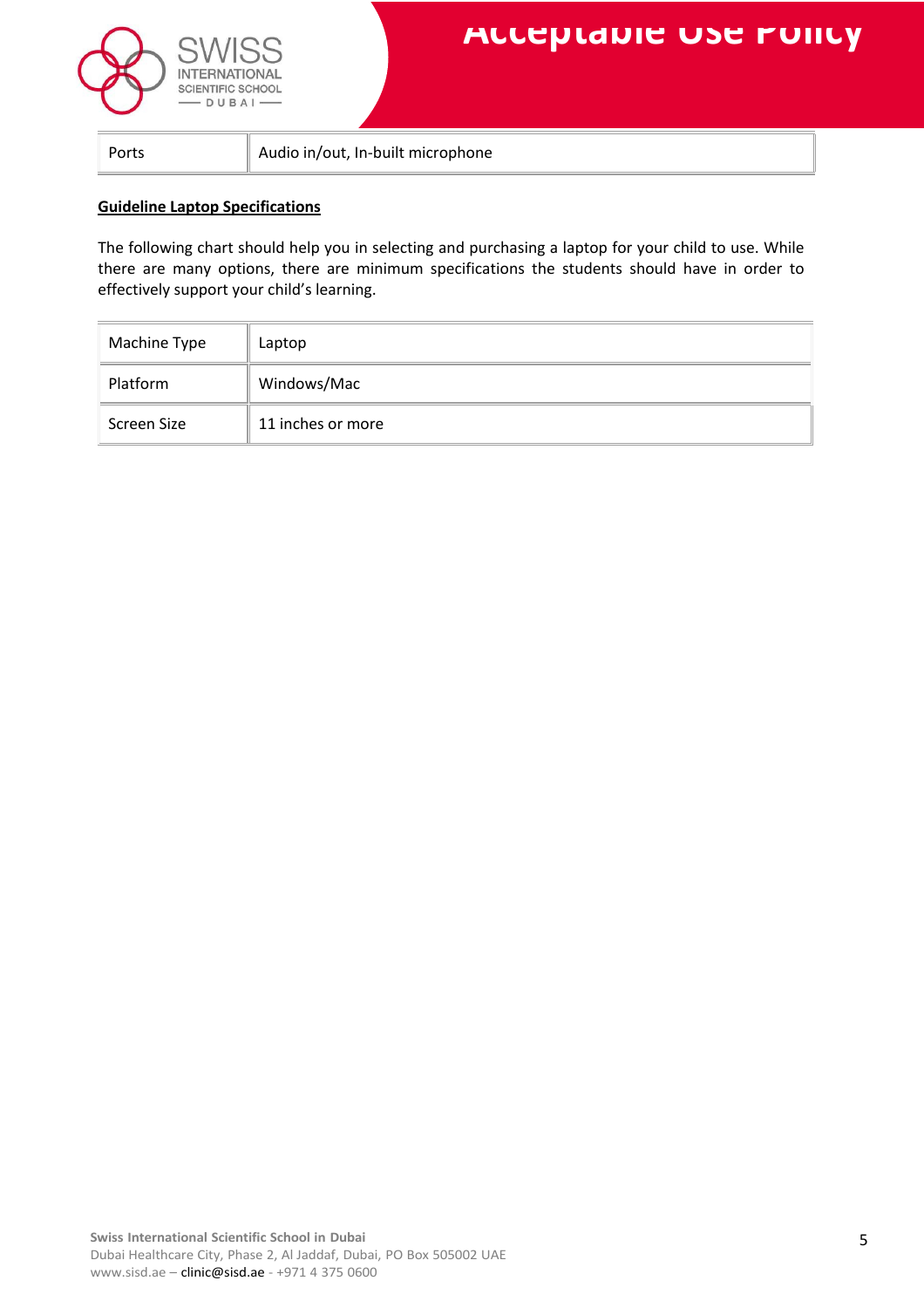

| Processor               | Intel corei3 or Higher<br>AMD Athlon II or Higher                                                            |
|-------------------------|--------------------------------------------------------------------------------------------------------------|
| <b>RAM</b>              | 4 GB or Higher                                                                                               |
| <b>Hard Drive</b>       | 160 GB or Higher                                                                                             |
| <b>Operating System</b> | Windows 7 Professional or Higher, Vista Professional or Higher, Mac OSX or<br>Higher<br>Must support English |
| <b>Wireless</b>         | 802.11g or Higher                                                                                            |
| Ports                   | 2 USB ports, Audio in/out, In-built microphone, VGA, DVD reader                                              |
| <b>Battery Life</b>     | 4+ hours (6+ cell or higher)                                                                                 |